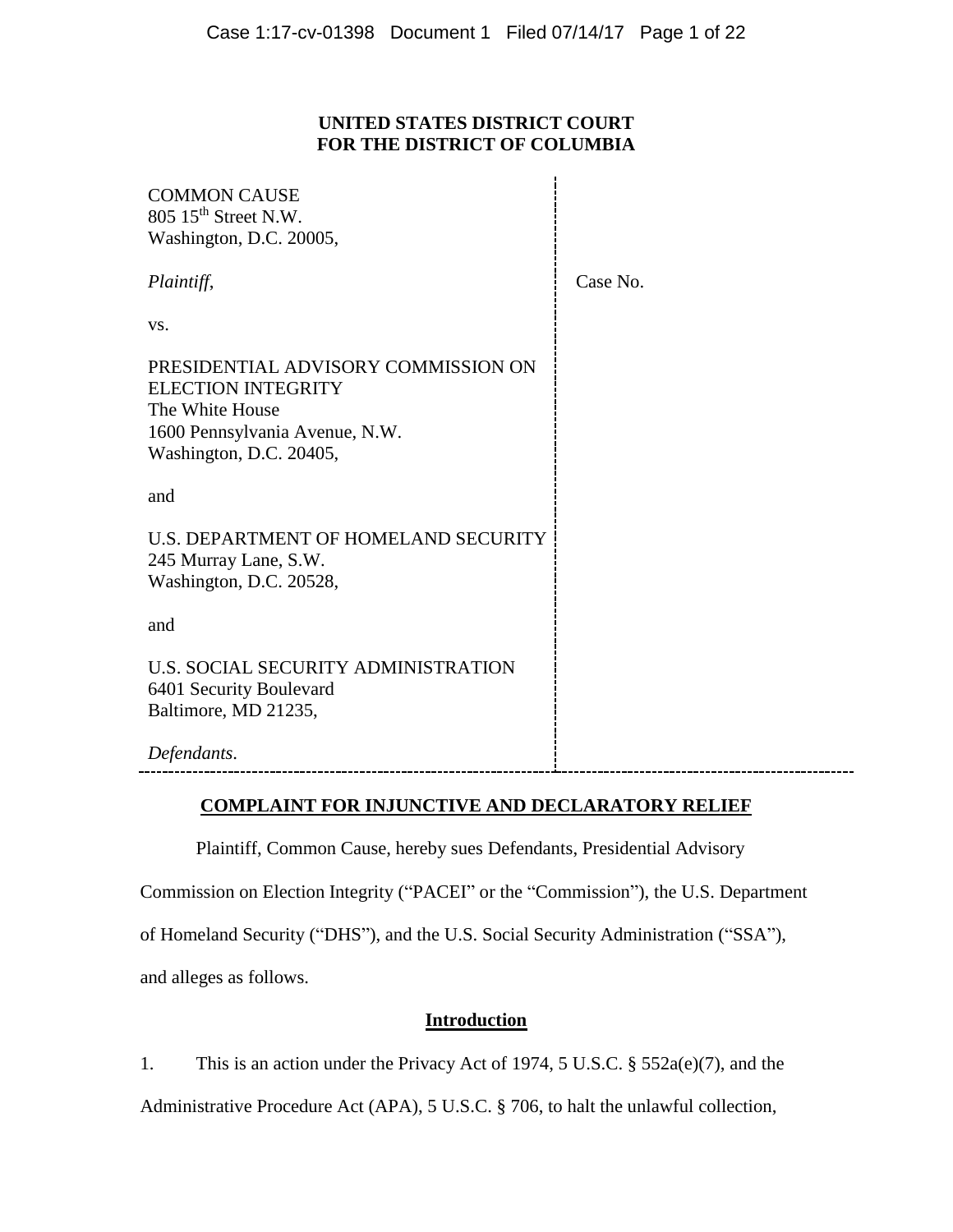#### Case 1:17-cv-01398 Document 1 Filed 07/14/17 Page 2 of 22

maintenance, use, and dissemination of the sensitive and personal voting data of millions of Americans by the Commission.

2. In the wake of the Watergate scandal and revelations that the White House had compiled information on individuals with opposing political viewpoints, Congress passed the Privacy Act to regulate the collection, maintenance, use, and dissemination of sensitive personal information by federal agencies. Among other safeguards, the Act proscribes the collection of information that "describ[es] how any individual exercises rights guaranteed by the First Amendment."  $5 \text{ U.S.C.} \$  $552a(e)(7)$ .

3. After campaigning on unsubstantiated claims of voter fraud and rigged elections, President Donald J. Trump asserted that he "won the popular vote if you deduct the millions of people who voted illegally." Within days of his inauguration, President Trump called for "a major investigation into VOTER FRAUD."

4. The Commission was created with the aim of examining this purported voter fraud and has opened a broad and unprecedented investigation into Americans' voting habits and political affiliations. The Commission's first project is to assemble a national voter file and compare this information to data sets maintained by other federal agencies (including the Department of Homeland Security and the Social Security Administration) in order to discover the names of individuals that it believes are ineligible to vote. To carry out this review, it initially gave all 50 states and the District of Columbia a deadline of July 14, 2017 to comply with a sweeping request for their residents' voting and other personal data, including information regarding the quintessentially First Amendmentprotected activities of voting history and party affiliation.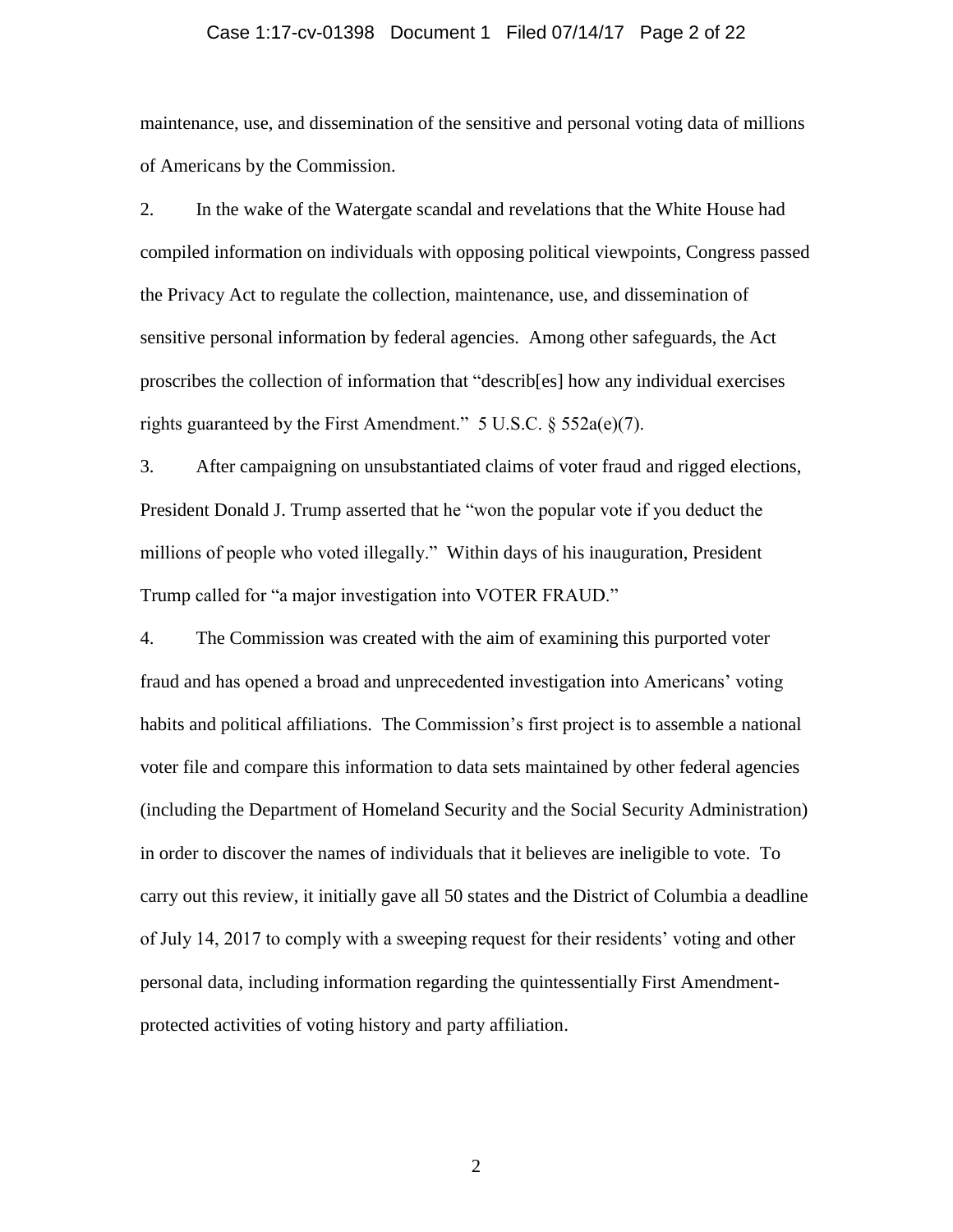#### Case 1:17-cv-01398 Document 1 Filed 07/14/17 Page 3 of 22

5. The Commission initially sought to have states upload the voting data to a Department of Defense website, from which the data would then be transferred to White House computers. But after the Court in a separate lawsuit filed against the Commission inquired of the Government if the Department of Defense should be joined as a defendant, the Commission abruptly shifted course to "repurpos[e]" a computer system within the White House's Information Technology "enterprise" to collect, maintain, and use the data. *See Elect. Privacy Info. Ctr. v. Presidential Advisory Comm'n on Election Integrity*, No. 1:17-cv-1320 (CKK) (D.D.C.) (EPIC lawsuit). And when asked by the Court to describe the involvement of other federal agencies in this enterprise, the Government stated that the "mechanics" of it were "something that may not be appropriate to say in a public setting." *See id.*

6. The Privacy Act's protections—designed to curb this very type of encroachment on citizens' First Amendment activities by an earlier White House—cannot be so circumvented. The Commission's collection, maintenance, and use of this data in cooperation with DHS and SSA, among other federal agencies either within or outside the White House,<sup>1</sup> violates both the Privacy Act and the APA. Plaintiff therefore seeks to enjoin Defendants from collecting, maintaining, using, or disseminating this data and to destroy or return any such data that has already been collected and is being maintained in violation of the law.

 $\overline{a}$ 

<sup>&</sup>lt;sup>1</sup> Plaintiff intends to seek discovery from the federal defendants and third-parties, if necessary, to determine whether additional agencies should be added as defendants based on their activities with regard to the electronic databases described herein. *Bailey v. U.S. Marshal Serv.*, 584 F. Supp. 2d 128, 134 (D.D.C. 2008) ("[I]t is generally proper to allow discovery to determine the identity of unknown defendants.").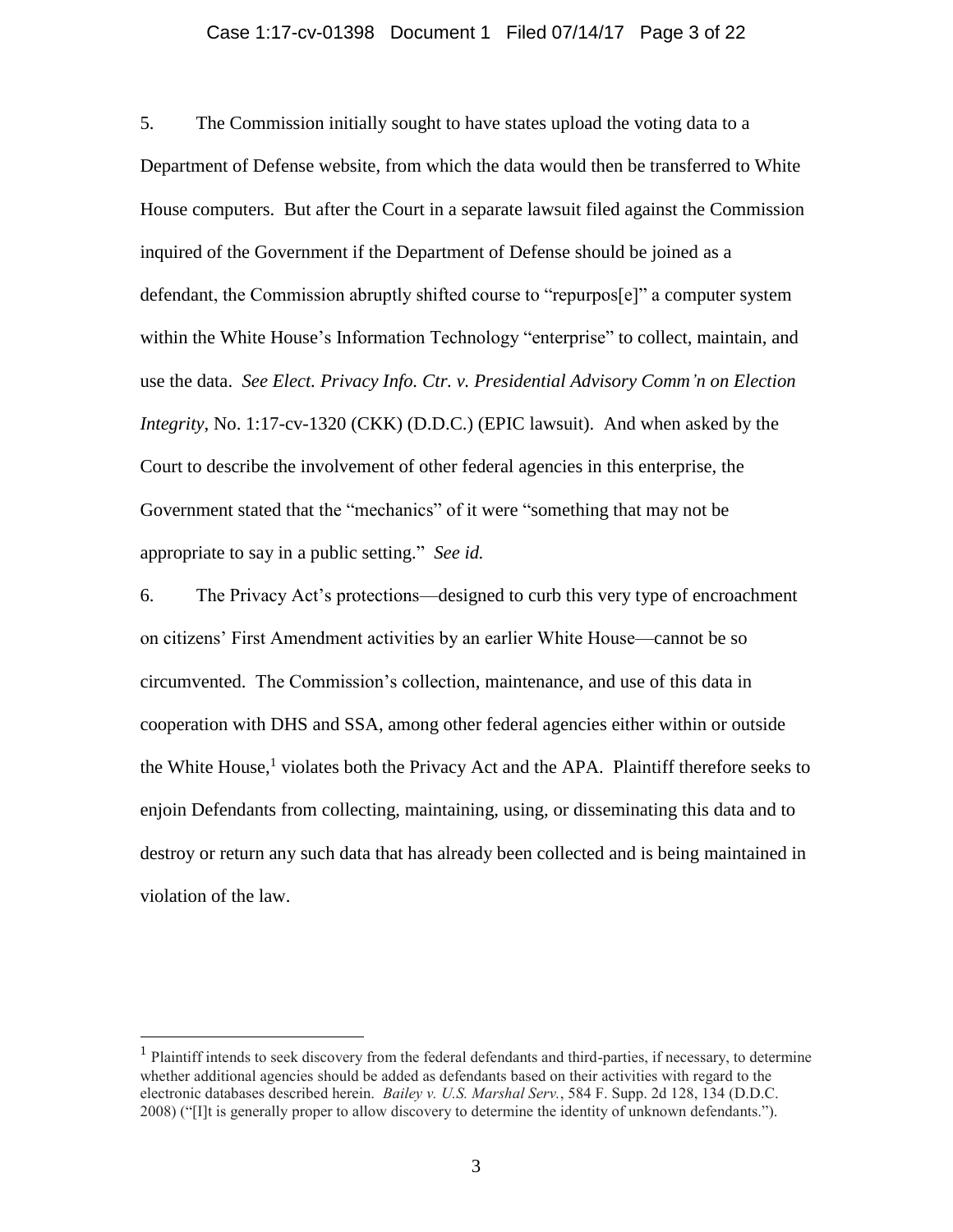#### **Parties**

7. Plaintiff, Common Cause, is a nonprofit corporation organized and existing under the laws of the District of Columbia. Common Cause is one of the nation's leading democracy reform organizations and has over 900,000 members nationwide. Common Cause also has a strong presence in 30 states, with either staff or volunteer boards. Since its founding in 1970, Common Cause has been dedicated to the promotion and protection of the democratic process, such as the right of all citizens, including its eligible members, to be registered for and vote in fair, open, and honest elections. Common Cause brings this action on behalf of itself and its members.

8. Common Cause conducts significant nonpartisan voter-protection, advocacy, education, and outreach activities to ensure that voters are registered to vote and have their ballots counted as cast. Common Cause also advocates for policies, practices, and legislation – such as automatic and same-day registration – that facilitate voting for eligible voters and ensure against disenfranchisement. Common Cause opposes efforts that burden registration and/or voting, including restrictive voter identification laws, partisan gerrymandering, and any other effort that could potentially chill citizens' rights to register or stay registered. Common Cause advocates the safeguarding of personal information, in keeping with the dictates of both state and federal law.

9. Common Cause and its members have been and will be injured by the Defendants' activities, including the efforts to obtain personal and private information regarding voter affiliation, vote history, and other related details. Common Cause has already expended staff time and resources to engage in non-litigation related outreach and communications efforts to oppose the impermissible collection of voter information as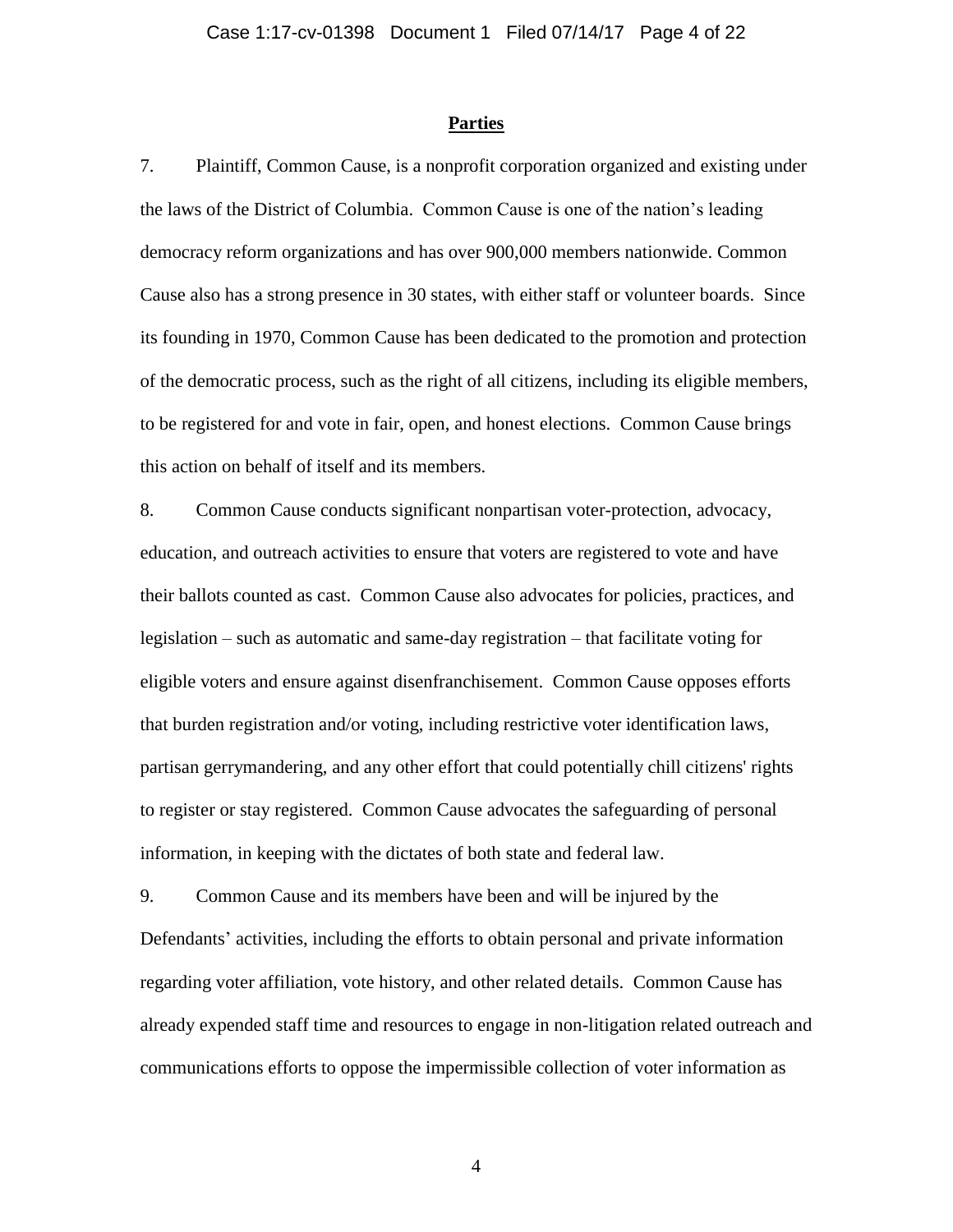## Case 1:17-cv-01398 Document 1 Filed 07/14/17 Page 5 of 22

sought by the Commission, diverting resources from its core activities. These expenditures are aimed at counteracting the harm that the Commission's impermissible attempt to collect voter information will cause to Common Cause's mission of encouraging and facilitating voter participation and engagement.

10. The Commission's attempt to collect voter information will also harm Common Cause's and its members' efforts to encourage voter registration and participation. For voters and prospective voters facing political polarization, the threat that the federal government will monitor their electoral participation and even their party affiliations is deeply troubling and has deterred and will continue to deter the exercise of their First Amendment-protected rights to express their views through the ballot box. Further, the Commission's effort to collect voter information may cause registrants and voters, including Common Cause members, to cancel their registration status (as has already occurred in Florida and Colorado) or forgo registering and voting altogether. Such actions would directly undo the work to which Common Cause has devoted itself over the past few decades and would limit voter engagement and participation in our democracy.

11. Defendant PACEI is a federal agency within the meaning of 5 U.S.C. § 552a(a)(1) and 5 U.S.C. § 551(1) that is headquartered in Washington, D.C.

12. Defendant U.S. Department of Homeland Security is a federal agency within the meaning of 5 U.S.C. § 552a(a)(1) and 5 U.S.C. § 551(1) that is headquartered in Washington, D.C.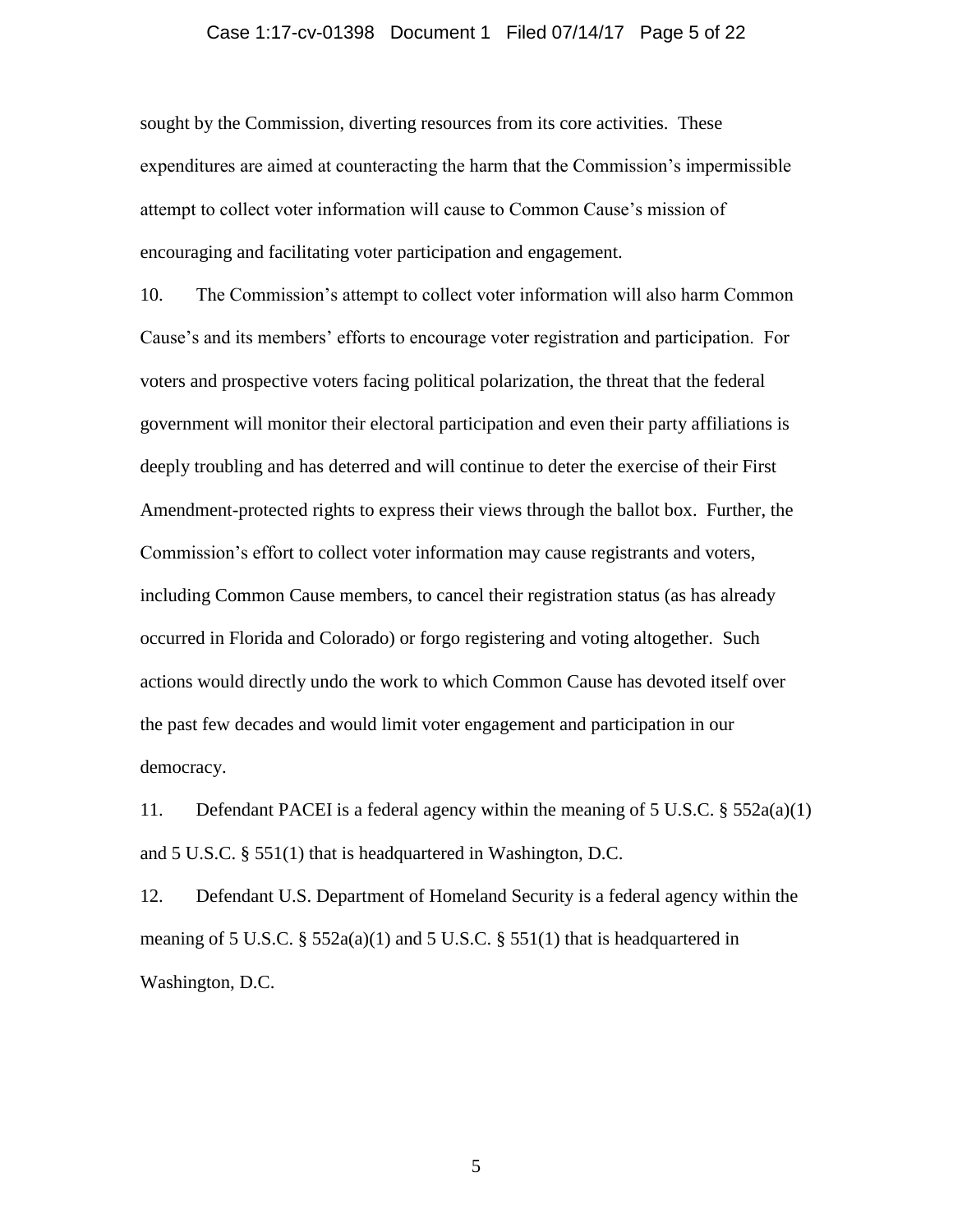13. Defendant U.S. Social Security Administration is a federal agency within the meaning of 5 U.S.C.  $\S$  552a(a)(1) and 5 U.S.C.  $\S$  551(1) that is headquartered in Baltimore, MD.

## **Jurisdiction and Venue**

14. This Court has subject matter jurisdiction over this action pursuant to 28 U.S.C. § 1331, because this action arises under federal law, specifically the Privacy Act, 5 U.S.C. § 552a(e)(7), and the APA, 5 U.S.C. §§ 701-706.

15. Venue is proper in this district pursuant to 28 U.S.C. § 1391(e), because at least one of Defendants is headquartered in Washington, D.C. and a substantial part of the events or omissions giving rise to Plaintiff's claims occurred here.

#### **Factual Allegations**

## *Candidate Donald J. Trump's Repeated, Unsubstantiated Claims of Voter Fraud*

16. Prior to his election, then-presidential candidate Donald J. Trump repeatedly made unsubstantiated assertions of voter fraud.

17. On October 10, 2016, Candidate Trump tweeted that, "Of course there is large scale voter fraud happening on and before election day." @realDonaldTrump, Twitter (Oct. 10, 2016, 8:33 AM), *available at* https://twitter.com/realdonaldtrump/ status/787995025527410688?lang=en.

18. On October 17, 2016, candidate Trump told supporters at a campaign rally in Wisconsin that "voter fraud is very, very common," including voting by "people that have died 10 years ago" and "illegal immigrants." C-SPAN, *Donald Trump Campaign Event in Green Bay, Wisconsin* (Oct. 17, 2016), *available at* https://www.c-span.org/ video/?417019-1/donald-trump-campaigns-green-bay-wisconsin.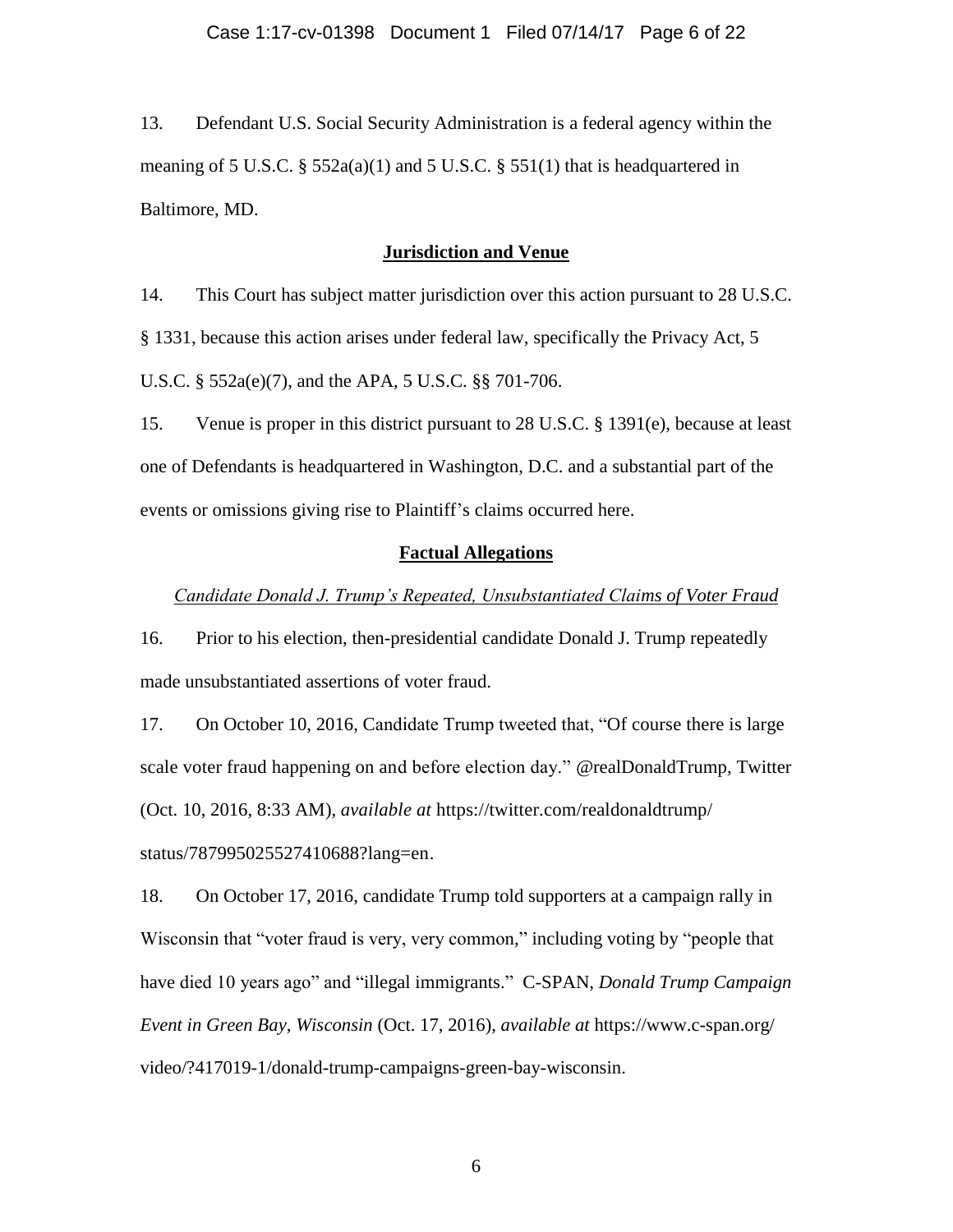#### Case 1:17-cv-01398 Document 1 Filed 07/14/17 Page 7 of 22

19. On November 8, 2016, Donald J. Trump was elected as the forty-fifth president of the United States.

20. On November 27, 2016, president-elect Trump tweeted that, "In addition to winning the Electoral College in a landslide, I won the popular vote if you deduct the millions of people who voted illegally." @realDonaldTrump, Twitter (Nov. 27, 2016, 3:30 PM), *available at* https://twitter.com/realdonaldtrump/status/

#### 802972944532209664.

21. Three days later, Kansas Secretary of State Kris W. Kobach echoed the presidentelect's assertion, telling reporters that, "I think the president-elect is absolutely correct when he says the number of illegal votes cast exceeds the popular vote margin between him and Hillary Clinton." Hunter Woodall, *Kris Kobach Agrees With Donald Trump That 'Millions' Voted Illegally But Offers No Evidence*, Kansas City Star (Nov. 30, 2016), *available at* http://www.kansascity.com/news/politics-government/ article117957143.html.

22. Asked in a televised interview on December 2, 2016 about president-elect Trump's claim that "millions of people voted illegally," Trump senior adviser Kellyanne Conway said that she has "been receiving information about the irregularities and about the illegal votes, particularly from sources, officials like Kris Kobach." Emily Shapiro, *Kellyanne Conway Dodges Question on Trump's Claim That 'Millions' Voted Illegally*, ABC News (Dec. 2, 2016), *available at* http://abcnews.go.com/Politics/ kellyanne-conway-dodges-question-trumps-claim-millions-voted/story?id=43924056.

## *Creation of the Presidential Advisory Commission on Election Integrity*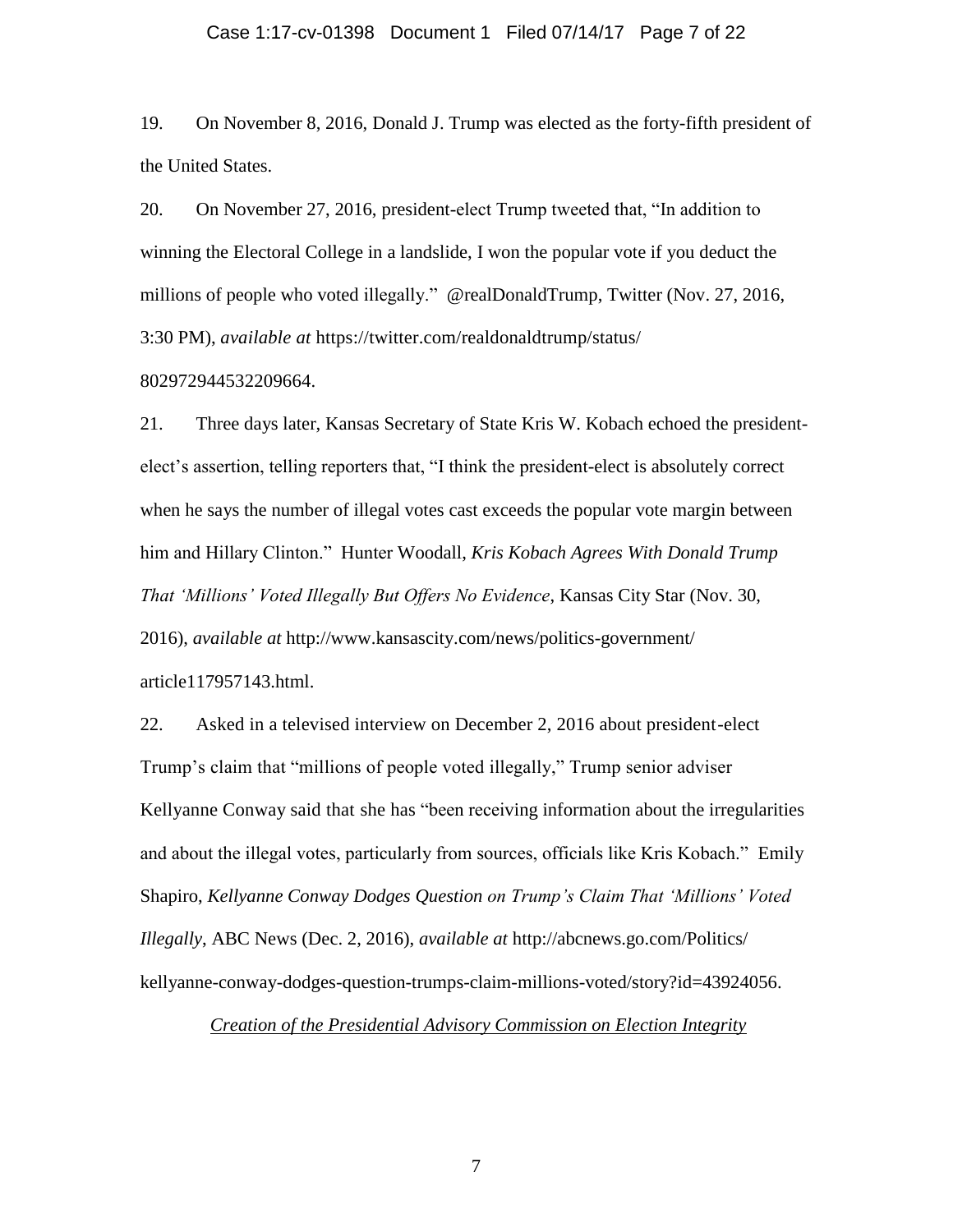23. On January 20, 2017, Donald J. Trump was inaugurated as President of the United States.

24. Five days later, President Trump tweeted on his official Twitter account: "I will be asking for a major investigation into VOTER FRAUD, including those registered to vote in two states, those who are illegal and even, those registered to vote who are dead (and many for a long time). Depending on results, we will strengthen up voting procedures!" @realDonaldTrump, Twitter (Jan. 25, 2017, 7:10 AM and 7:13 AM), *available at* https://twitter.com/realDonaldTrump/status/824227824903090176 and https://twitter.com/realdonaldtrump/status/824228768227217408?lang=en.

25. In a televised interview on January 25, 2017, President Trump reiterated his claims that allegedly fraudulent votes were cast for his opponent: "We're gonna launch an investigation to find out. And then the next time—and I will say this, of those votes cast, none of 'em come to me. None of 'em come to me. They would all be for the other side. None of 'em come to me. But when you look at the people that are registered: dead, illegal and two states and some cases maybe three states—we have a lot to look into." He vowed to "make sure it doesn't happen again." *TRANSCRIPT: ABC News anchor David Muir interviews President Trump,* ABC News (Jan. 25, 2017), *available at* http:// abcnews.go.com/Politics/transcript-abc-news-anchor-david-muir-interviewspresident/story?id=45047602.

26. That same day, CNN reported that according to a senior administration official, "President Donald Trump could sign an executive order or presidential memorandum initiating an investigation into voter fraud as early as Thursday." Dan Merica, Eric Bradner, and Jim Acosta, *Trump considers executive order on voter fraud*, CNN (Jan. 25,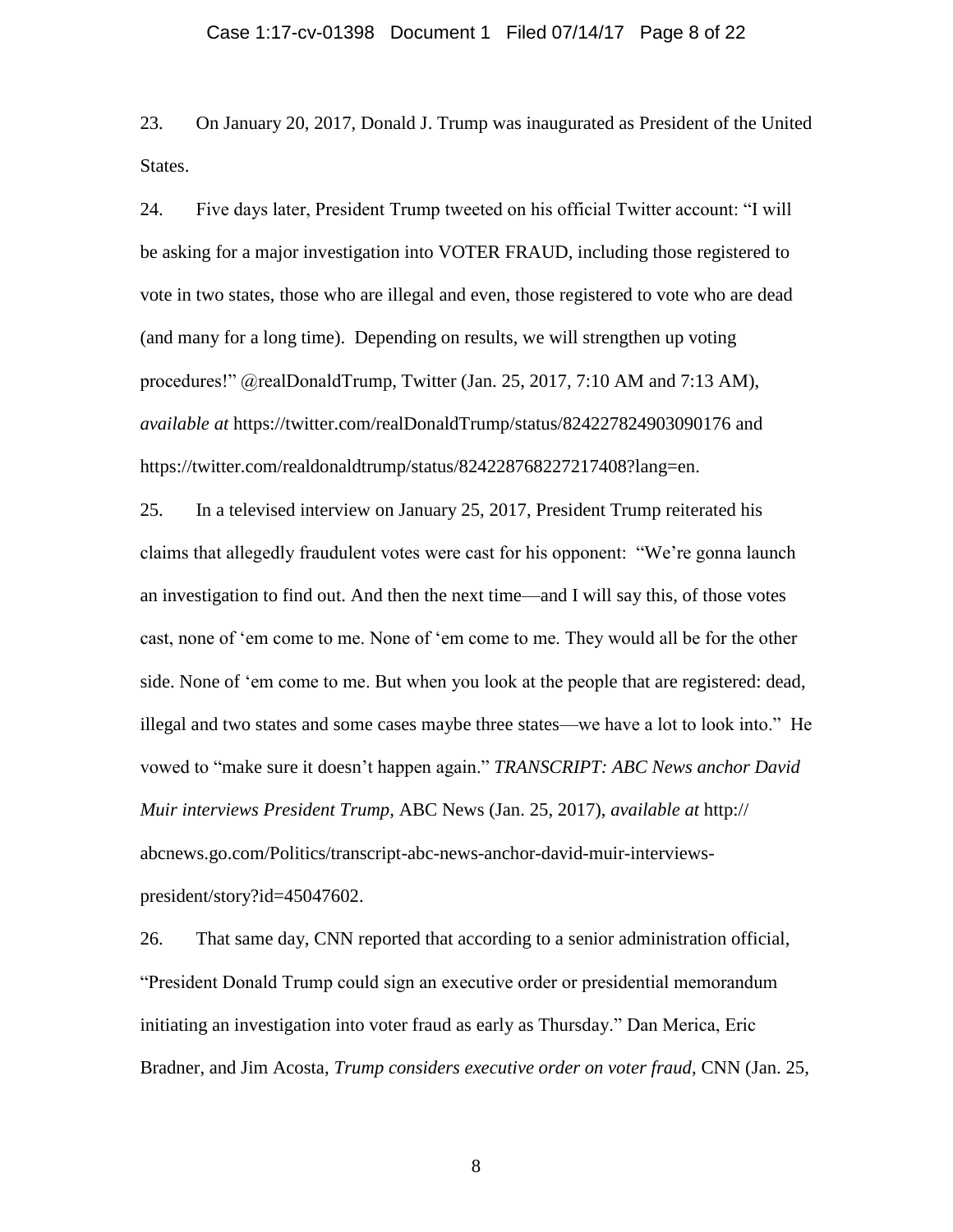## Case 1:17-cv-01398 Document 1 Filed 07/14/17 Page 9 of 22

2017), *available at* http://www.cnn.com/2017/01/25/politics/trump-calls-for-majorinvestigation-into-voter-fraud/index.html. The official further informed CNN that "[t]he investigation would be carried out through the Department of Justice." *Id.*

27. On May 11, 2017, the White House issued Executive Order No. 13,799 establishing the Commission, which President Trump has described as a "Voter Fraud Panel." *See* Executive Order No. 13,799, 82 Fed. Reg. 22389 (May 11, 2017); @realDonaldTrump, Twitter (July 1, 2017, 9:07 AM) *available at* https://twitter.com/ realdonaldtrump/status/881137079958241280.

28. The Commission's stated "mission" is studying, "consistent with applicable law," the "registration and voting processes used in Federal elections." *Id.*

29. The Commission is chaired by Vice President Michael Pence and is to be composed of up to 15 additional members having knowledge and experience in "elections, election management, election fraud detection and voter integrity efforts" or having "knowledge or experience that the President determines to be of value to the Commission." *Id.*

30. On the same day that the Commission was established, Kansas Secretary of State Kobach was appointed as a member and Vice Chair. Kobach is the only Secretary of State in the nation with the power to prosecute voter fraud directly. *See Interview of Kris W. Kobach on Fox News Channel* (May 11, 2017), *available at* https://www.youtube. com/watch?v=Fm0MjHmYSJU.

31. The Commission presently has ten additional members, consisting of a current member of the United States Elections Assistance Commission, present and former state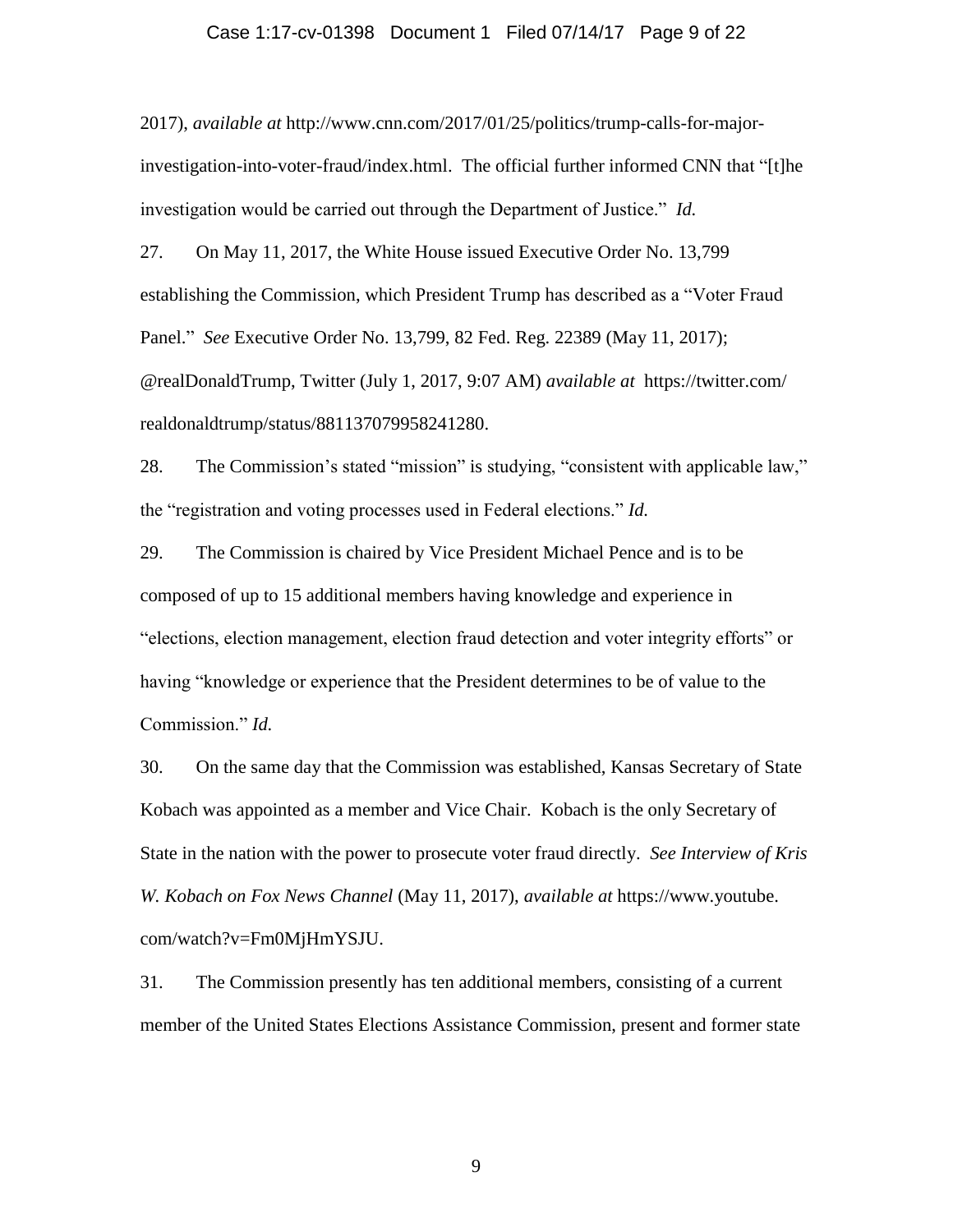## Case 1:17-cv-01398 Document 1 Filed 07/14/17 Page 10 of 22

officials, and an employee of the Heritage Foundation. It will also have a staff of approximately three full-time equivalent employees.

32. The Executive Order directs "relevant" executive departments and agencies to "endeavor to cooperate with the Commission." Executive Order No. 13799, 82 Fed. Reg. 22389 (May 11, 2017).

33. The Commission's estimated annual operating costs for Fiscal Years 2017 and 2018 are approximately \$250,000.

34. Consistent with President Trump's description of the Commission as a voter fraud panel, Kobach has described the Commission's focus as "voter fraud more broadly, all forms of it," *see* Gary Moore, *Tucker Carlson: Kris Kobach - Trump Executive Order Creates Voter Fraud Commission: 5/11/2017*, YouTube (May 11, 2017), *available at* https://www.youtube.com/watch?v=Fm0MjHmYSJU, and has explained that the Commission's "goal is to, for the first time, have a nationwide fact-finding effort, to see what evidence there is of different forms of voter fraud across the country." *See Transcript of Interview of Kris W. Kobach on New Day, CNN (May 15, 2017), <i>available at* http://www.cnn.com/TRANSCRIPTS/1705/15/nday.06.html.

35. Asked how the Commission would prove President Trump's unsubstantiated claims of widespread voter fraud, Kobach explained that, "The federal government has a database of every known alien who has a greencard or a temporary visa. States have in the past asked, 'can we please run our voter rolls against that database, and see if any of those aliens are on our voter rolls?' The federal government has always said no. Well, now we're going to be able to run that database against one or two states and see how many people are known aliens residing in the United States and also on the voter rolls."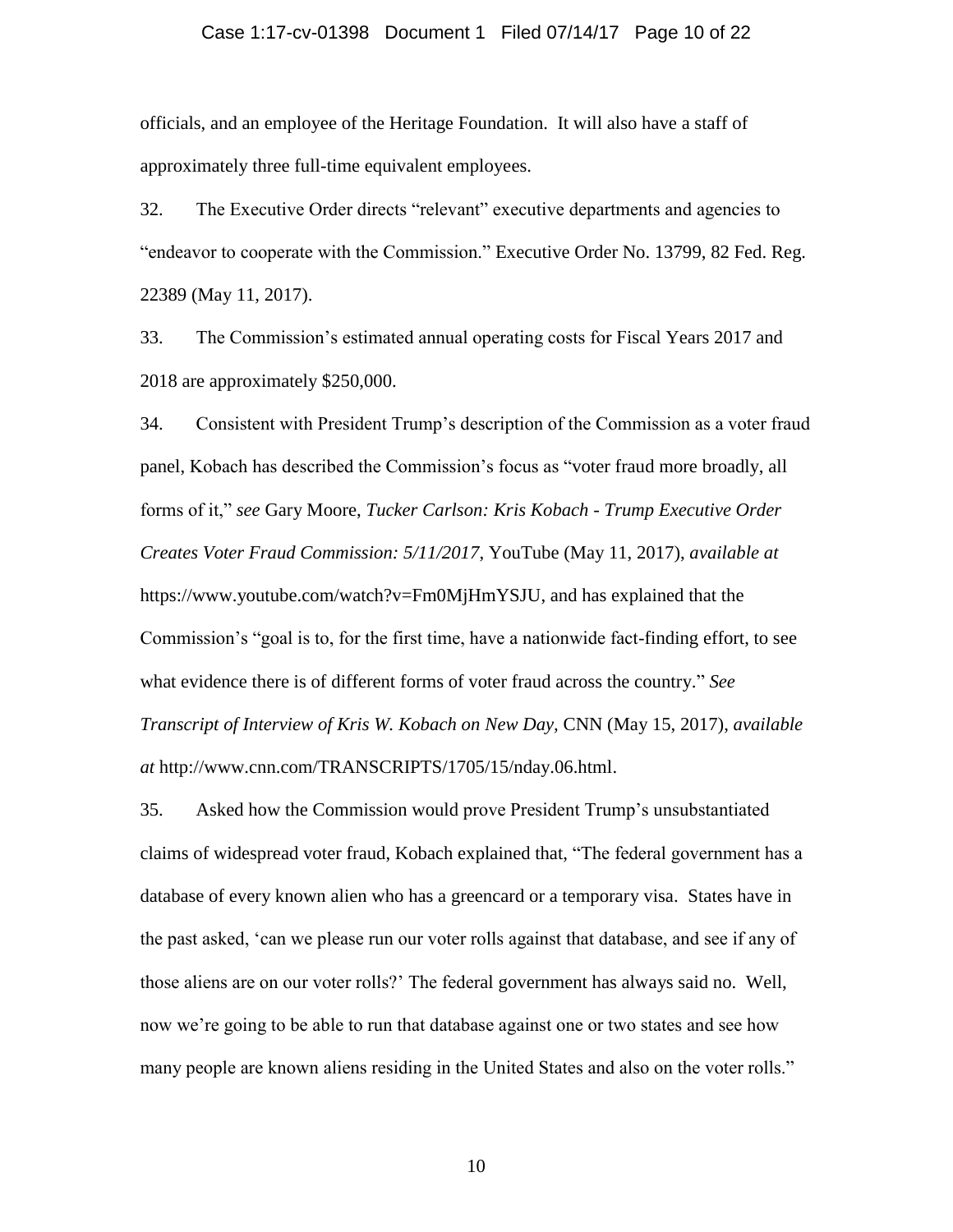## Case 1:17-cv-01398 Document 1 Filed 07/14/17 Page 11 of 22

Gary Moore, *Tucker Carlson: Kris Kobach - Trump Executive Order Creates Voter Fraud Commission: 5/11/2017*, YouTube (May 11, 2017), *available at* https://www. youtube.com/watch?v=Fm0MjHmYSJU.

36. Describing in further detail which other agencies' data the Commission would be working with on its voter fraud investigation, Kobach explained that "what we'll be doing is for the first time in our country's history, we'll be gathering data from all 50 states and we'll be using the federal government's databases which can been very valuable. The Social Security Administration has data on people when they pass away. The Department of Homeland Security knows of the millions of aliens who are in the United States legally and that data that's never been bounced against the state's voter rolls to see whether these people are registered." *Kobach talks goals of new voter fraud commission*, Fox News, Sunday Morning Futures (May 14, 2017), *available at* http:// www.foxnews.com/transcript/2017/05/14/kobach-talks-goals-new-voter-fraudcommission-commerce-secretary-on-nkorea-missile-test-china-trade-deal.html.

#### *The Commission's Sweeping and Unprecedented Request for Personal and Voter Data*

37. Despite the Executive Order's directive that the Commission hold public meetings, it convened as a group for the first time on June 28, 2017 without any prior public notice. A brief "readout" of the meeting supplied by the White House later that day stated Kobach had informed the other commissioners that a letter would be sent to all 50 states and the District of Columbia requesting data from state voter rolls. *See* Press Release, The White House, Readout of the Vice President's Call with the Presidential Advisory Commission on Election Integrity (June 28, 2017), *available at* https://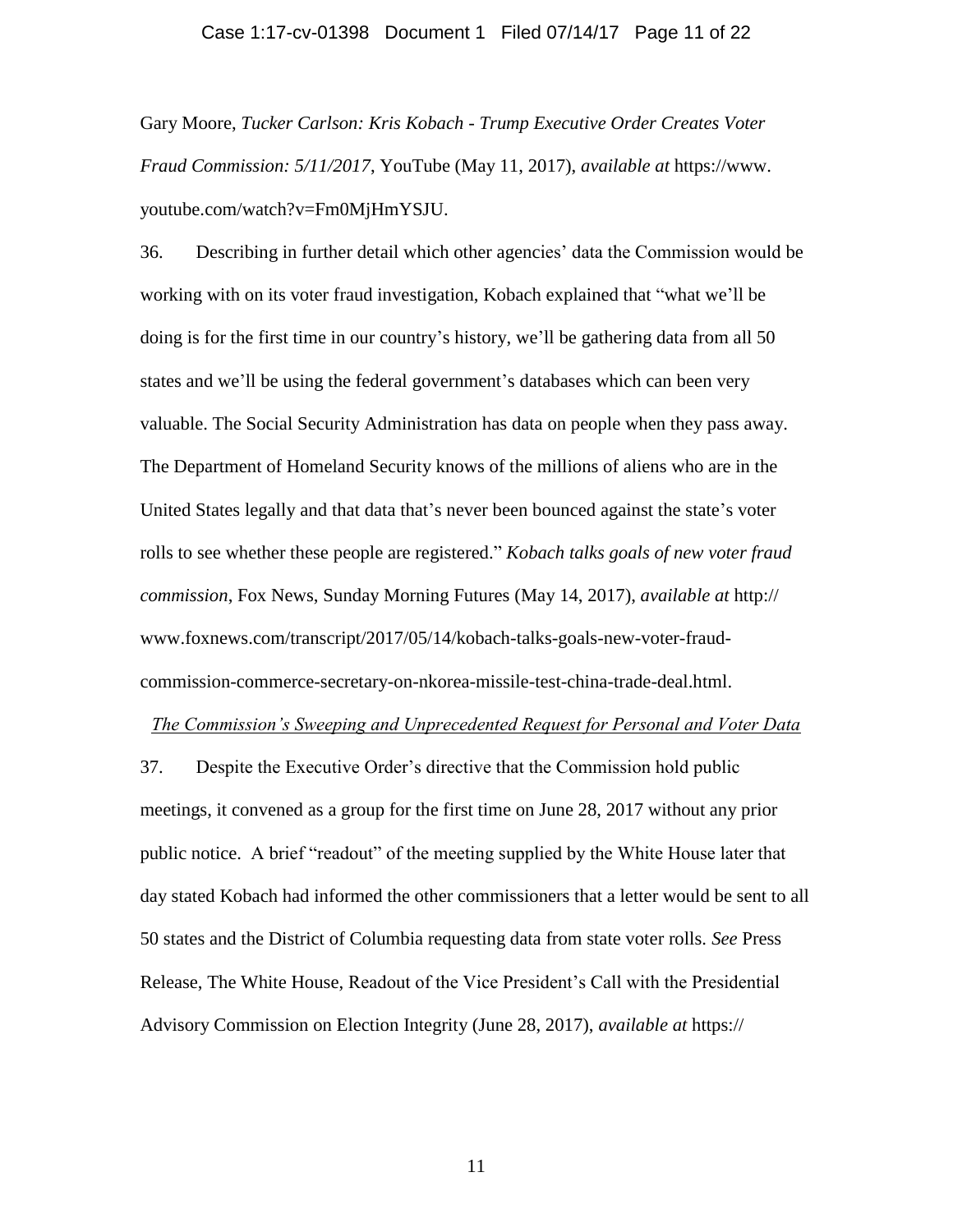#### Case 1:17-cv-01398 Document 1 Filed 07/14/17 Page 12 of 22

www.whitehouse.gov/the-press-office/2017/06/28/readout-vice-presidents-callpresidential-advisory-commission-election.

38. On June 28, 2017, Kobach "directed" that a letter be sent under his signature to the Secretaries of State or other election officials in all 50 states and the District of Columbia. Declaration of Kris W. Kobach ¶ 4 (July 5, 2017). The other commissioners neither reviewed nor vetted the actual language of the letter before it was sent. Sam Levine, *Trump Voter Fraud Commission Was Cautioned About Seeking Sensitive Voter Information*, Huffington Post (July 5, 2017), *available at* http://www.huffingtonpost.com/ entry/trump-voter-fraud-commission\_us\_595d511fe4b02e9bdb0a073d; Celeste Katz, *Trump election integrity commission member: "We should have predicted" the backlash*, Mic (July 5, 2017), *available at* https://mic.com/articles/181510/trump-election-integritycommission-member-we-should-have-predicted-the-backlash#.oeqOZx3hl.

39. Kobach's letter "invite[d]" state officials, among other things, to share "evidence or information . . . you have regarding instances of voter fraud or registration fraud in your state" and asked *how* the Commission could "support" state election officials "with regard to information technology security and vulnerabilities." *See*, *e.g*., Letter from Kris W. Kobach, Vice Chair, PACEI to the Honorable Matt Dunlap Secretary of State of Maine, at 1 (June 28, 2017).

40. The letter requested that the recipients provide by July 14, 2017 "the publicly available voter roll data for [your state], including, if publicly available under the laws of your state, the full first and last names of all registrants, middle names or initials if available, addresses, dates of birth, political party (if recorded in your state), last four digits of social security number if available, voter history (elections voted in) from 2006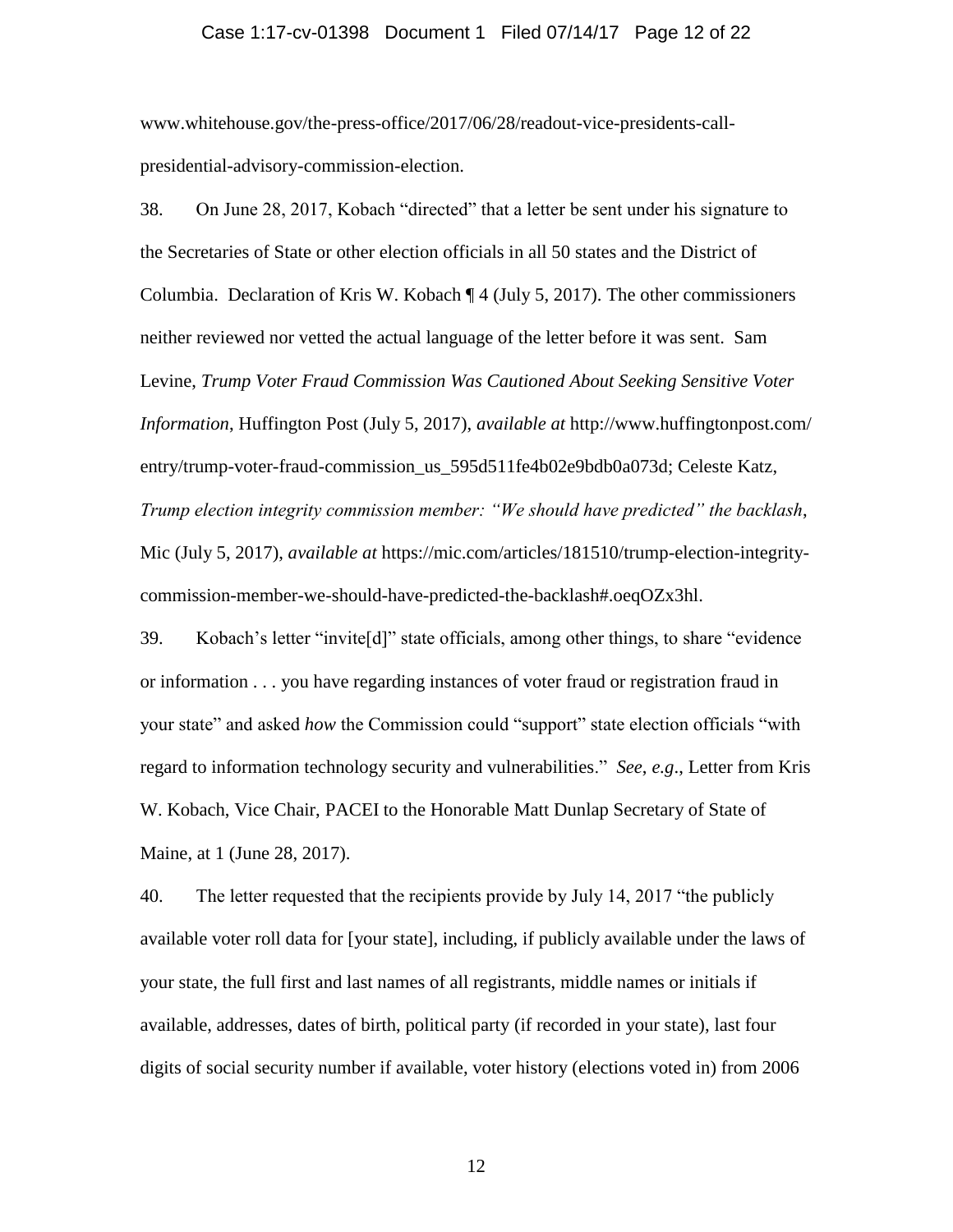## Case 1:17-cv-01398 Document 1 Filed 07/14/17 Page 13 of 22

onward, active/inactive status, cancelled status, information regarding any felony convictions, information regarding voter registration in another state, information regarding military status, and overseas citizen information." *Id.* at 1-2.

41. The letter instructed recipients to "submit your responses electronically to ElectionIntegrityStaff@ovp.eop.gov or by utilizing the Safe Access File Exchange ("SAFE"), which is a secure FTP site the federal government uses for transferring large data files. You can access the SAFE site at https://safe.amrdec.army.mil/safe/ Welcome.aspx." *Id.* at 2.

42. The letter closed by warning that "any documents that are submitted to the full Commission will also be made available to the public." *Id.*

43. After reports indicated that certain state officials might decline to provide some or all of the personal and voter data requested by Kobach, President Trump tweeted: "Numerous states are refusing to give information to the very distinguished VOTER FRAUD PANEL. What are they trying to hide?" @realDonaldTrump, Twitter (July 1, 2017, 9:07 AM) *available at* https://twitter.com/realdonaldtrump/status/

881137079958241280.

44. Kobach has stated that the purpose of his request is "to have the best data possible" to support the Commission's "purpose . . . to quantify different forms of voter fraud and registration fraud and offer solutions." Bryan Lowry, *Kris Kobach Wants Every U.S. Voter's Personal Information for Trump's Commission*, Kansas City Star (June 29, 2017), *available at* http://www.kansascity.com/news/politics-government/ article158871959.html.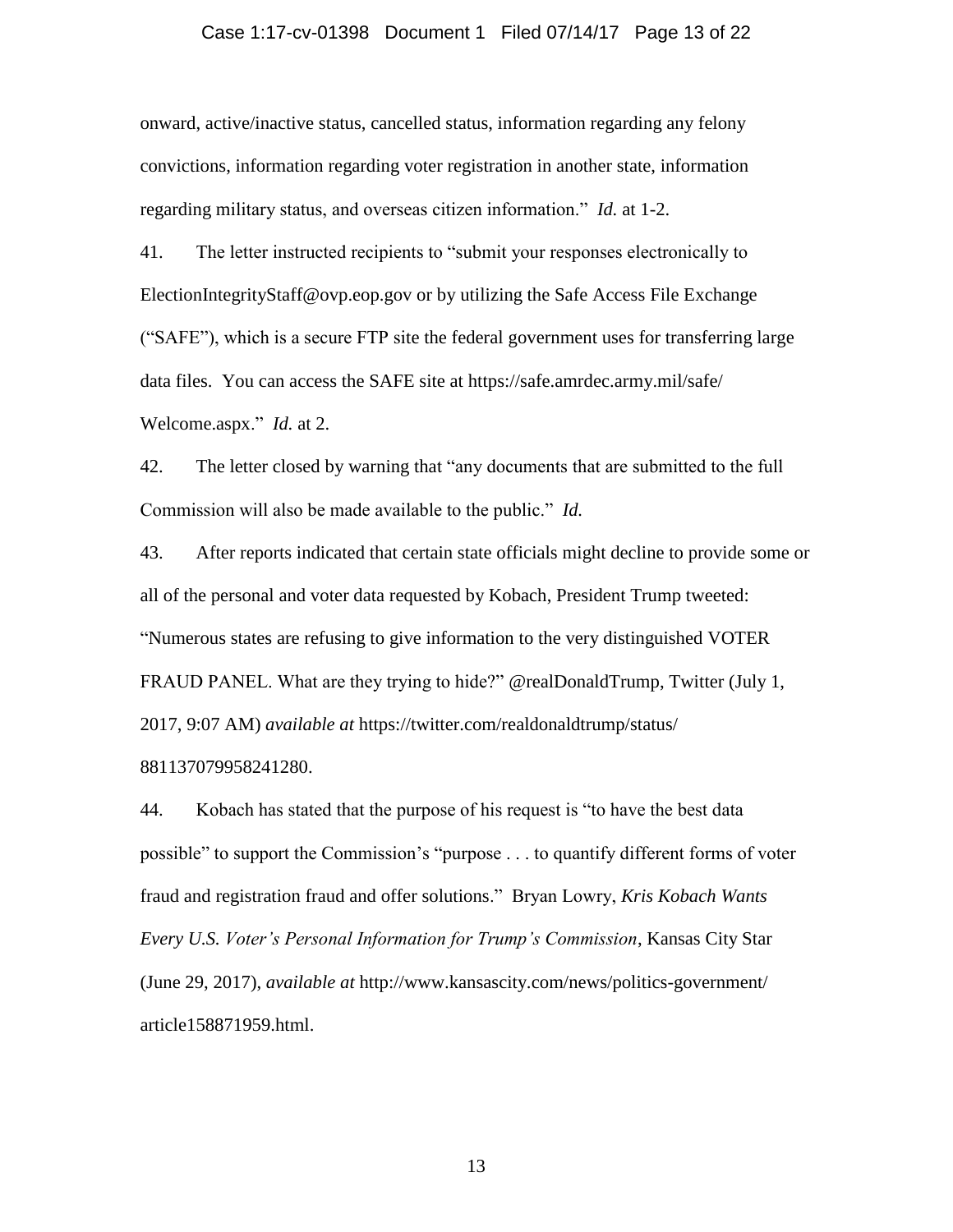## Case 1:17-cv-01398 Document 1 Filed 07/14/17 Page 14 of 22

45. The Vice President's office has confirmed that the Commission intends to run the data it receives "through a number of different databases" to check for potential fraudulent registration. Jessica Huseman, *Election Experts See Flaws in Trump Voter Commission's Plan to Smoke Out Fraud*, ProPublica (July 6, 2017), *available at* https://www.propublica.org/article/election-experts-see-flaws-trump-voter-commissionsplan-to-smoke-out-fraud.

46. The same day that Kobach sent his letter, the Voting Section of the Civil Rights Division of the Department of Justice ("DOJ") sent its own letter to states requesting their procedures for complying with the statewide voter registration list maintenance provisions of the National Voter Registration Act. DOJ stated that under the NVRA states must make reasonable efforts to remove from voter rolls the names of voters who have become ineligible by reason of death or change of address. DOJ requested that states provide their policies for removing ineligible voters and identify the officials responsible for doing so. *See, e.g.*, Letter from DOJ to Hon. Kim Westbrook Strach, Executive Director, N.C. State Bd. of Elections (June 28, 2017).

#### *The Commission Shifts Its Plans to House the Personal and Voting Data*

47. In a declaration filed on July 5, 2017 in the EPIC lawsuit against the Commission for failure to comply with federal privacy laws, Kobach stated that he "intended" that only "narrative responses" provided in response to the letter be sent to the eop.gov email address in the letter and that "voter roll data" be uploaded onto the Safe Access File Exchange (SAFE), which he described as a "tested and reliable method of secure file transfer used routinely by the military for large, unclassified data sets" that "also supports encryption by individual users." Declaration of Kris W. Kobach ¶ 4.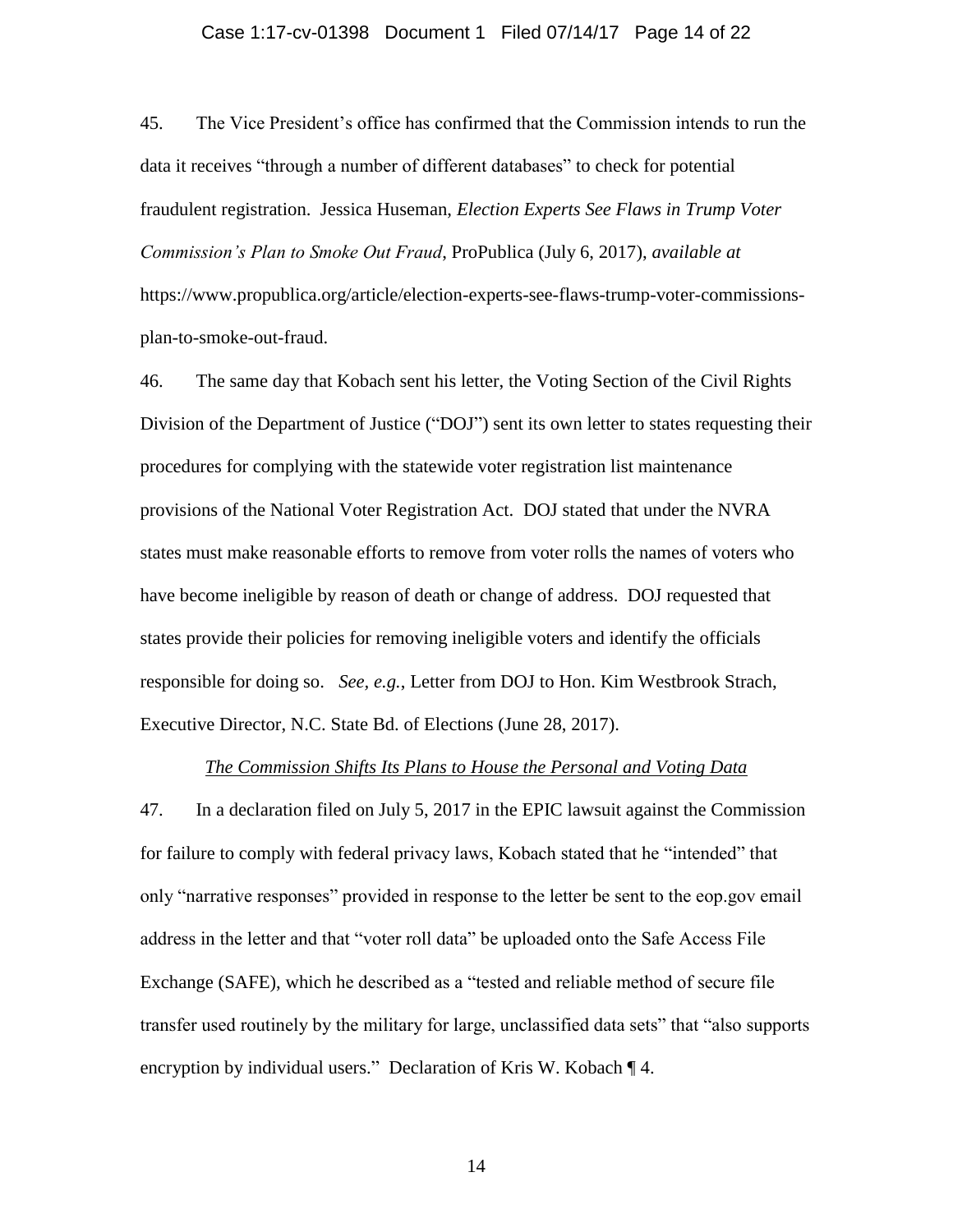## Case 1:17-cv-01398 Document 1 Filed 07/14/17 Page 15 of 22

48. The SAFE website is operated by the U.S. Army Aviation and Missile Research Development and Engineering Center, a component within the U.S. Army.

49. After the Court in the EPIC lawsuit inquired at a July 7, 2017 hearing if the Department of Defense, by virtue of its role in collecting and maintaining the data on the SAFE website, should be joined as a defendant the Commission changed course on its storage plans. In a subsequent declaration filed on July 10, 2017, Kobach stated that "[i]n order not to impact the ability of other customers to use" SAFE, the Director of White House Information Technology was "repurposing an existing system" to collect the information "within the White House Information Technology enterprise." Third Declaration of Kris W. Kobach ¶ 1.

50. Asked by the Court at the same July 7 hearing what other federal agencies support the White House's computer system, the Government stated that the "mechanics" of the White House's information technology program are "something that may not be appropriate to say in a public setting." Transcript, Temporary Restraining Order Hearing in *Elect. Privacy Info. Ctr. v. Presidential Advisory Comm'n on Election Integrity*, 1:17 cv-1320 (CKK) (D.D.C.) (July 7, 2017).

#### *Several States Intend to Provide Voter History and Party Affiliation Data*

51. As of July 5, 2017, "20 states have agreed to provide the publicly available information requested by the Commission and another 16 states are reviewing which information can be released under their state laws." Press Release, The White House, Statement from Kris Kobach, Kansas Secretary of State and Vice Chair of the Presidential Advisory Commission on Election Integrity (July 5, 2017) *available at*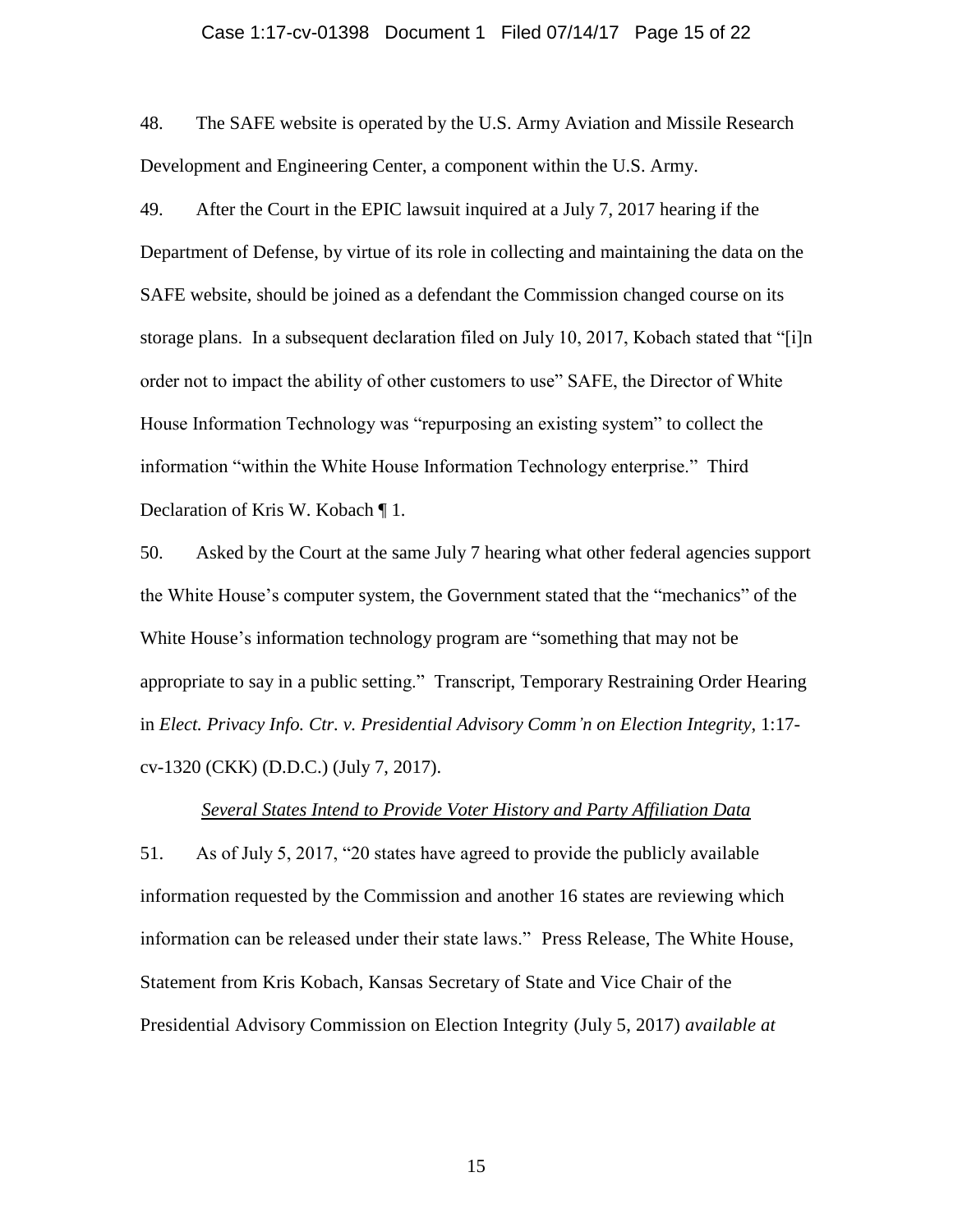## Case 1:17-cv-01398 Document 1 Filed 07/14/17 Page 16 of 22

https://www.whitehouse.gov/the-press-office/2017/07/05/statement-kris-kobachkansas-secretary-state-and-vice-chair-presidential.

52. The State of Arkansas had provided the Commission voter history and party affiliation through the SAFE website. In light of the pending motion for a temporary restraining order in the EPIC lawsuit, the Commission advised the Court that the Arkansas data would not be downloaded to White House computers and would be deleted from the SAFE website.

53. Several states intend to provide the Commission with voter history and party affiliation data. This group includes Arkansas, Colorado, Florida, North Carolina, and Ohio. *See*, *e.g.*, "Arkansas to give partial voter information to Voter Integrity Commission," 40/29 NEWS (July 5, 2017), *available at* http://www.4029tv.com/ article/arkansas-to-give-partial-voter-information-to-voter-integrity-commission/ 10261303; "News Release: Secretary Williams' Response to request for public voter files," COLORADO SECRETARY OF STATE (June 29, 2017), *available at* https://content.govdelivery.com/accounts/COSOS/bulletins/1a66cee; Ltr from Ken Detzner, Florida Secretary of State to Kris W. Kobach (July 6, 2017), *available at* http://www.politico.com/states/f/?id=0000015d-19cb-d1a7-a95d-5bcf970e0001; *Request Voter Registration Data*, SUPERVISOR OF ELECTIONS, BREVARD COUNTY *available at* http://www.votebrevard.com/statistics-and-data/request-voterregistration-data; North Carolina: *Q&A: Election Integrity Commission's Data Request*, NORTH CAROLINA STATE BOARD OF ELECTIONS AND ETHICS ENFORCEMENT (July 10, 2017), *available at* https://s3.amazonaws.com/dl.ncsbe. gov/Requests/QA\_Election\_Integrity\_Commission\_Request.pdf; *Statement from*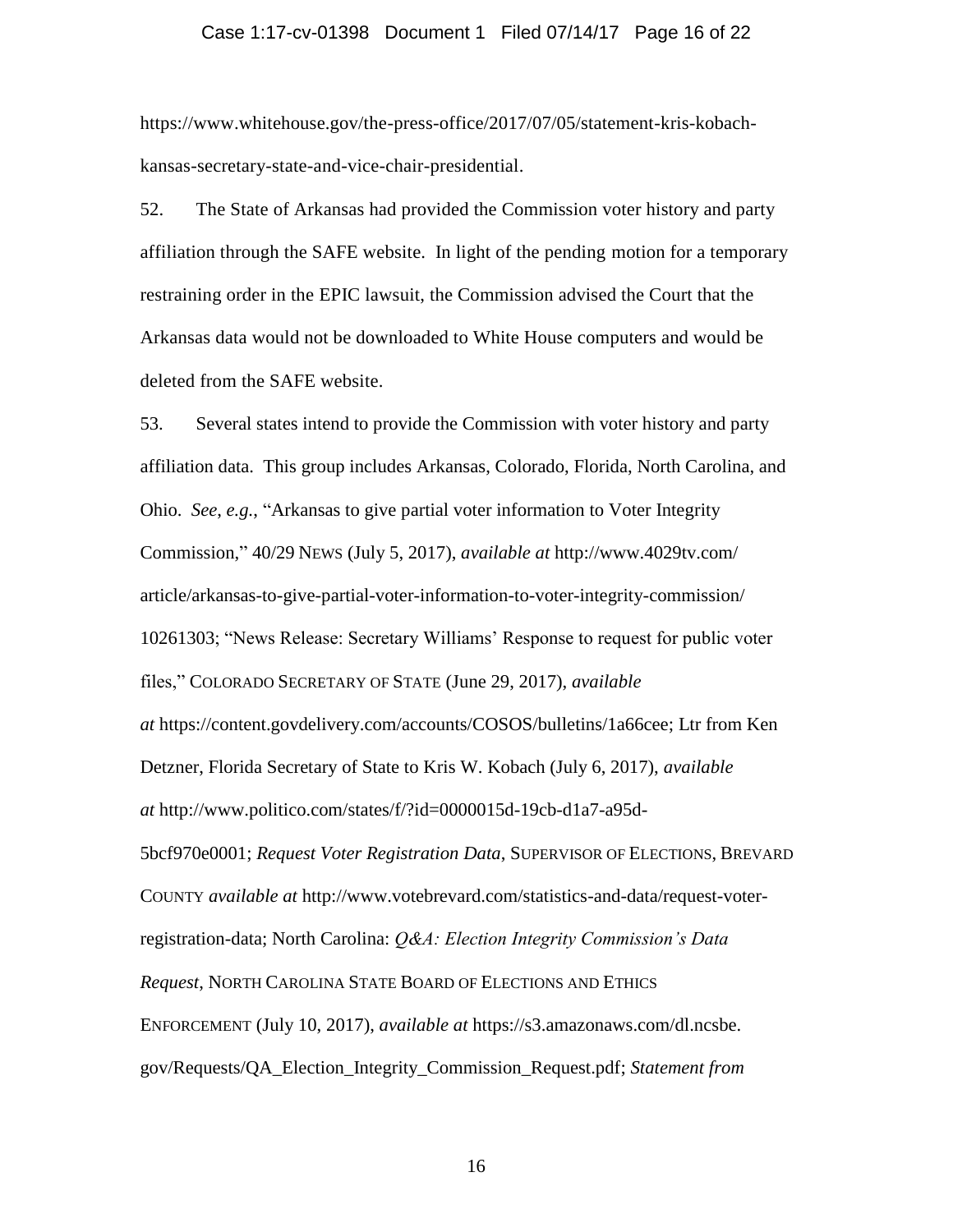## Case 1:17-cv-01398 Document 1 Filed 07/14/17 Page 17 of 22

*Secretary Husted*, OHIO SECRETARY OF STATE (June 30, 2017), *available* 

*at* http://www.sos.state.oh.us/sos/mediaCenter/2017/2017-06-30-a.aspx; Dana Branham, "Ohio's Jon Husted to Trump election commission: We won't turn over confidential voter info," CINCINNATI.COM (June 30, 2017), *available at* http://www.cincinnati .com/story/news/2017/06/30/kentucky-refuses-federal-request-voter-roll-data-while-ohiomulls-over/442492001/.

54. The Commission has directed states not to provide the requested voter data while the motion for a temporary restraining order is pending in the EPIC lawsuit.

#### *The Privacy Act*

55. The Privacy Act of 1974 regulates the government's collection, maintenance, use, and dissemination of sensitive personal information.

56. Congress, which passed the Act following revelations during Watergate that the White House had collected information on its political adversaries, was "concerned with curbing the illegal surveillance and investigation of individuals by federal agencies that had been exposed during the Watergate scandal." Department of Justice, Overview of the Privacy Act of 1974 (2015 edition), *available at* https://www.justice.gov/opcl/policyobjectives.

57. Section  $552a(e)(7)$  of the Act provides that an agency shall "maintain no record describing how any individual exercises rights guaranteed by the First Amendment unless expressly authorized by statute or by the individual about whom the record is maintained or unless pertinent to and within the scope of an authorized law enforcement activity."

58. As the D.C. Circuit has explained: "The legislative history of the Act reveals Congress' own special concern for the protection of First Amendment rights, as borne out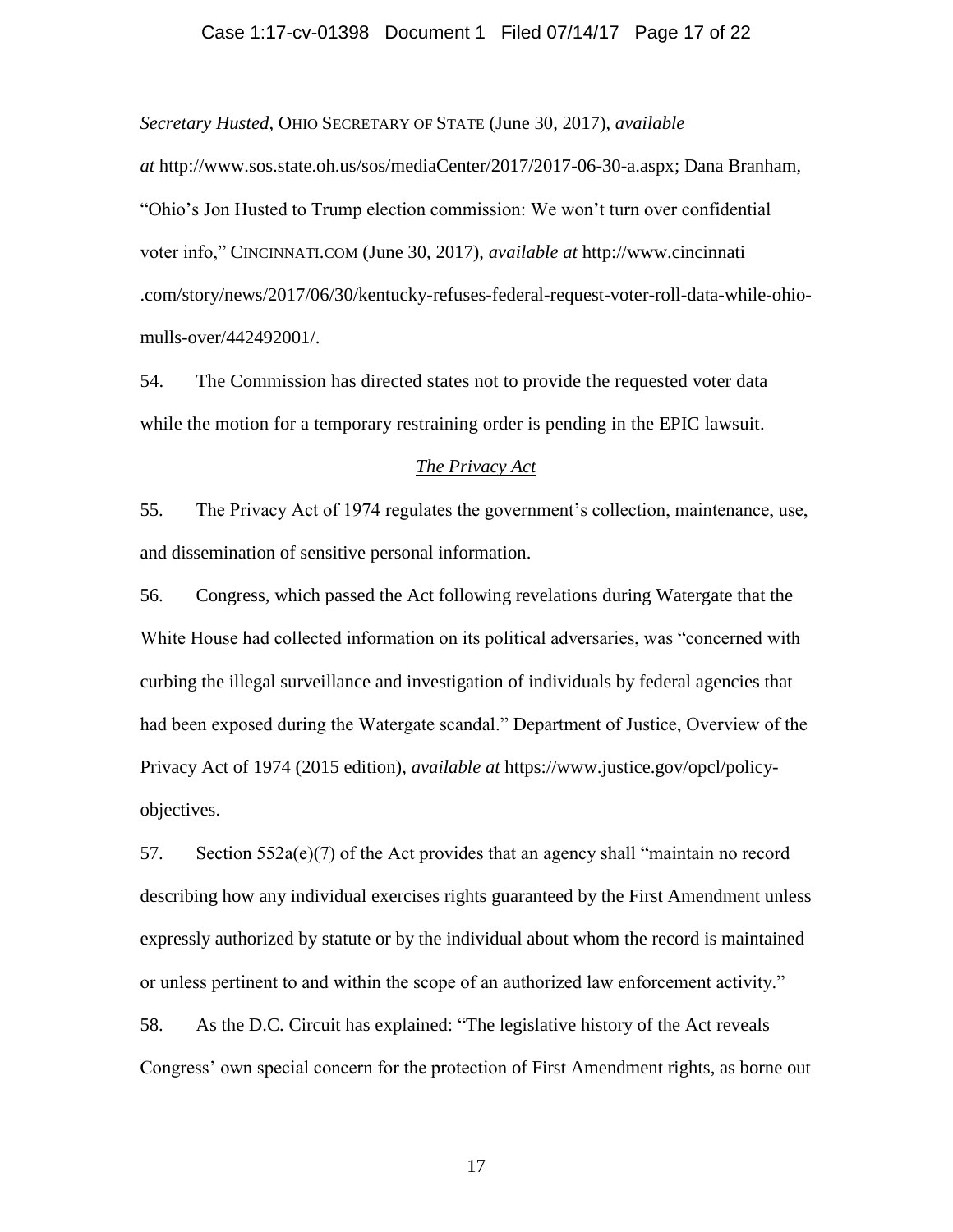## Case 1:17-cv-01398 Document 1 Filed 07/14/17 Page 18 of 22

by statements regarding 'the preferred status which the Committee intends managers of information technology to accord to information touching areas protected by the First Amendment of the Constitution.'" *Albright v. United States*, 631 F.2d 915, 919 (D.C. Cir. 1980) (citing S. Rep. No. 1183, 93d Cong., 2d Sess., reprinted in (1974) U.S. Code Cong. & Admin. News, pp. 6916, 6971.)). That same legislative history also "reveals a concern for unwarranted collection of information as a distinct harm in and of itself." *Id.* In particular, Congress directed Section  $552a(e)(7)$  at "inquiries made for research or statistical purposes which, even though they may be accompanied by sincere pledges of confidentiality are, by the very fact that government make (sic) the inquiry, infringing on zones of personal privacy which should be exempted from unwarranted Federal inquiry." *Id.* (citing S. Rep. No. 1183, (1974) U.S. Code Cong. & Admin. News at 6971-72)). 59. The initial implementation guidelines for the Act promulgated by the Office of Management and Budget (OMB) underscore the special status accorded by the Act to records concerning individuals' First Amendment-protected activities. According to OMB's guidelines, Section  $552a(e)(7)$  established a "rigorous standard governing the maintenance of records regarding the exercise of First Amendment rights," including "political beliefs" and "freedom of assembly," and asked agencies to "apply the broadest reasonable interpretation" in determining whether a particular activity is protected by Section 552a(e)(7). OMB, Responsibilities for the Maintenance of Records About

Individuals by Federal Agencies, 40 Fed. Reg. 28,948, 28,965 (July 9, 1975).

60. Accordingly, the D.C. Circuit has held that an agency "may not so much as collect information about an individual's exercise of First Amendment rights except under very circumscribed conditions" and that Section  $552a(e)(7)$  applies regardless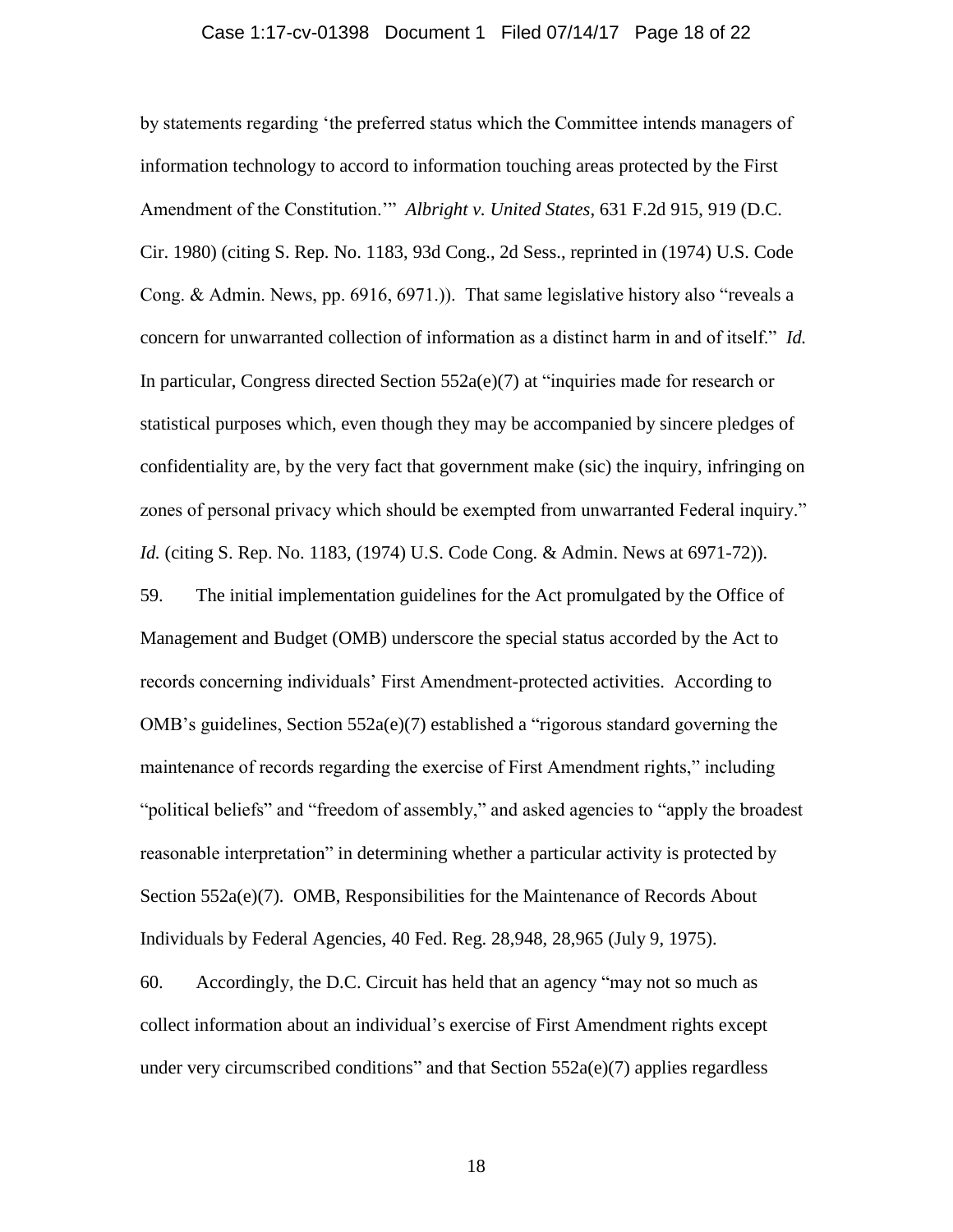## Case 1:17-cv-01398 Document 1 Filed 07/14/17 Page 19 of 22

whether a record is maintained in an agency's system of records. *Albright*, 631 F.2d at 919.

61. The Privacy Act incorporates the definition of "agency" found in the Freedom of Information Act, *id.* § 552a(a)(1), which in turn defines "agency" as "any executive department, military department, Government corporation, Government controlled corporation, or other establishment in the executive branch of the Government (including the Executive Office of the President), or any independent regulatory agency." *Id.*  $§$  552(f).

62. The Commission is an agency. In cooperation with an as-yet-unknown number of other federal agencies, the Commission will function as a federal investigative body with a dedicated staff and budget to conduct a widescale and first-of-its-kind investigation into alleged voter fraud. Presently, the Commission is amassing the personal and voting data of millions of American citizens and will cross-check this information against databases maintained by other federal agencies, including the Department of Homeland Security and the Social Security Administration, to identify and ultimately have removed individuals whom it believes have fraudulently registered to vote.

63. The Commission's functions and actions therefore go well beyond solely advising and assisting the President, and its structure shows that it is self-contained, is not operationally close to the President, and exercises substantial independent authority.

#### **Claims for Relief**

#### **Count One (Violation of 5 U.S.C. § 552a(e)(7))**

64. Plaintiff hereby realleges all allegations in the above paragraphs as if fully set forth herein.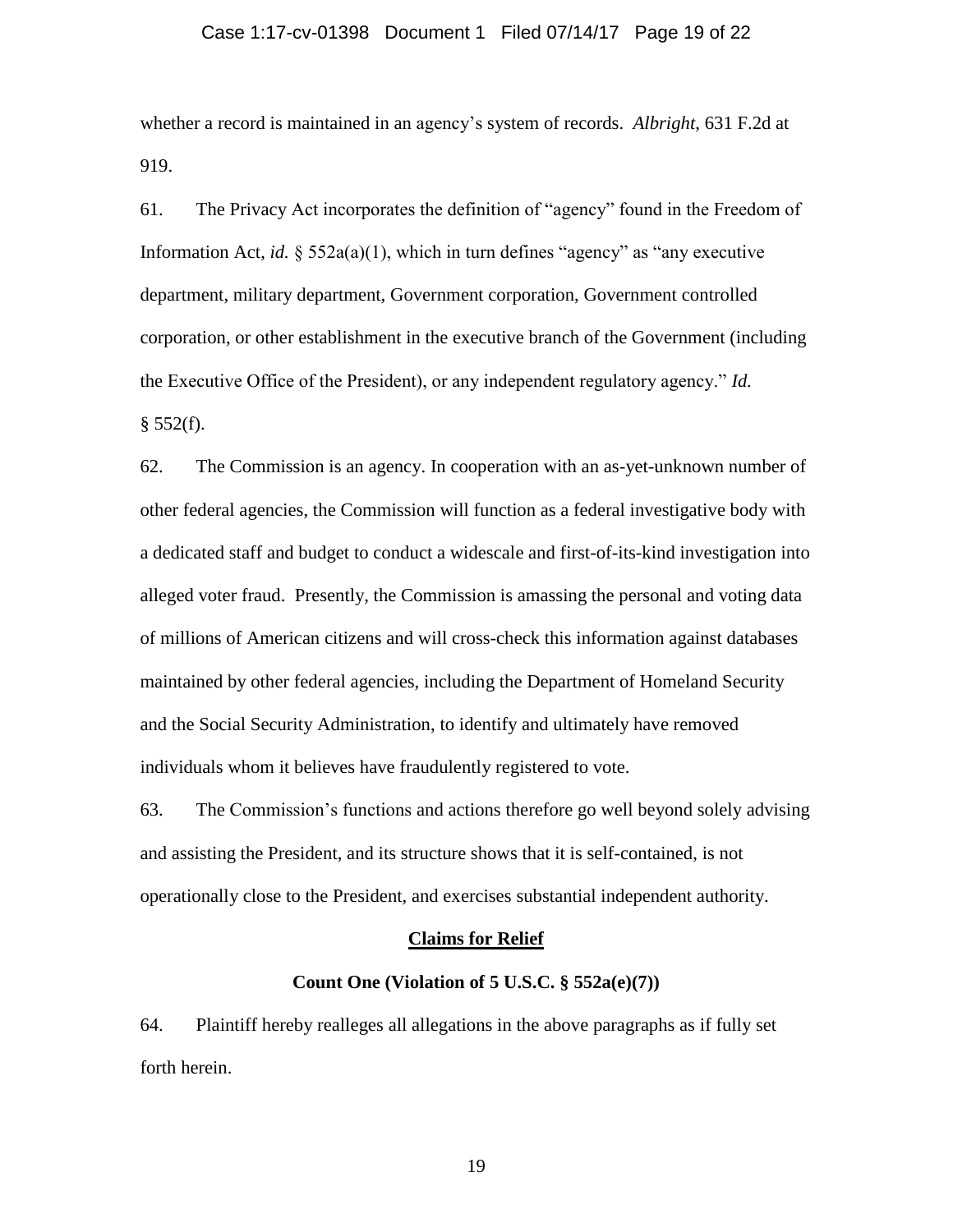## Case 1:17-cv-01398 Document 1 Filed 07/14/17 Page 20 of 22

65. Section 552a(e)(7) of the Privacy Act provides that an agency shall "maintain no record describing how any individual exercises rights guaranteed by the First Amendment unless expressly authorized by statute or by the individual about whom the record is maintained or unless pertinent to and within the scope of an authorized law enforcement activity."

66. The Privacy Act defines "maintain" to include "maintain, collect, use, or disseminate." 5 U.S.C. § 552a(a)(3).

67. Through the collection, maintenance, use, and/or dissemination of data on individuals' voter history and party affiliation, activity that is protected by the First Amendment, Defendants have violated, and will violate, Section 552a(e)(7).

68. The collection, maintenance, use, and/or dissemination of these records was not within the scope of a valid law enforcement activity.

69. Defendants' violation has caused and continues to cause ongoing harm to Plaintiff.

## **Count Two (Violation of APA – Arbitrary and Capricious Action)**

70. Plaintiff hereby realleges all allegations in the above paragraphs as if fully set forth herein.

71. In collecting, maintaining, using, and/or disseminating data on individuals' voter history and party affiliation, activity that is protected by the First Amendment, in violation of 5 U.S.C.  $\S$  552a(e)(7), Defendants have acted arbitrarily, capriciously, in excess of statutory jurisdiction and authority, and otherwise contrary to law, in violation of the APA, 5 U.S.C. § 706.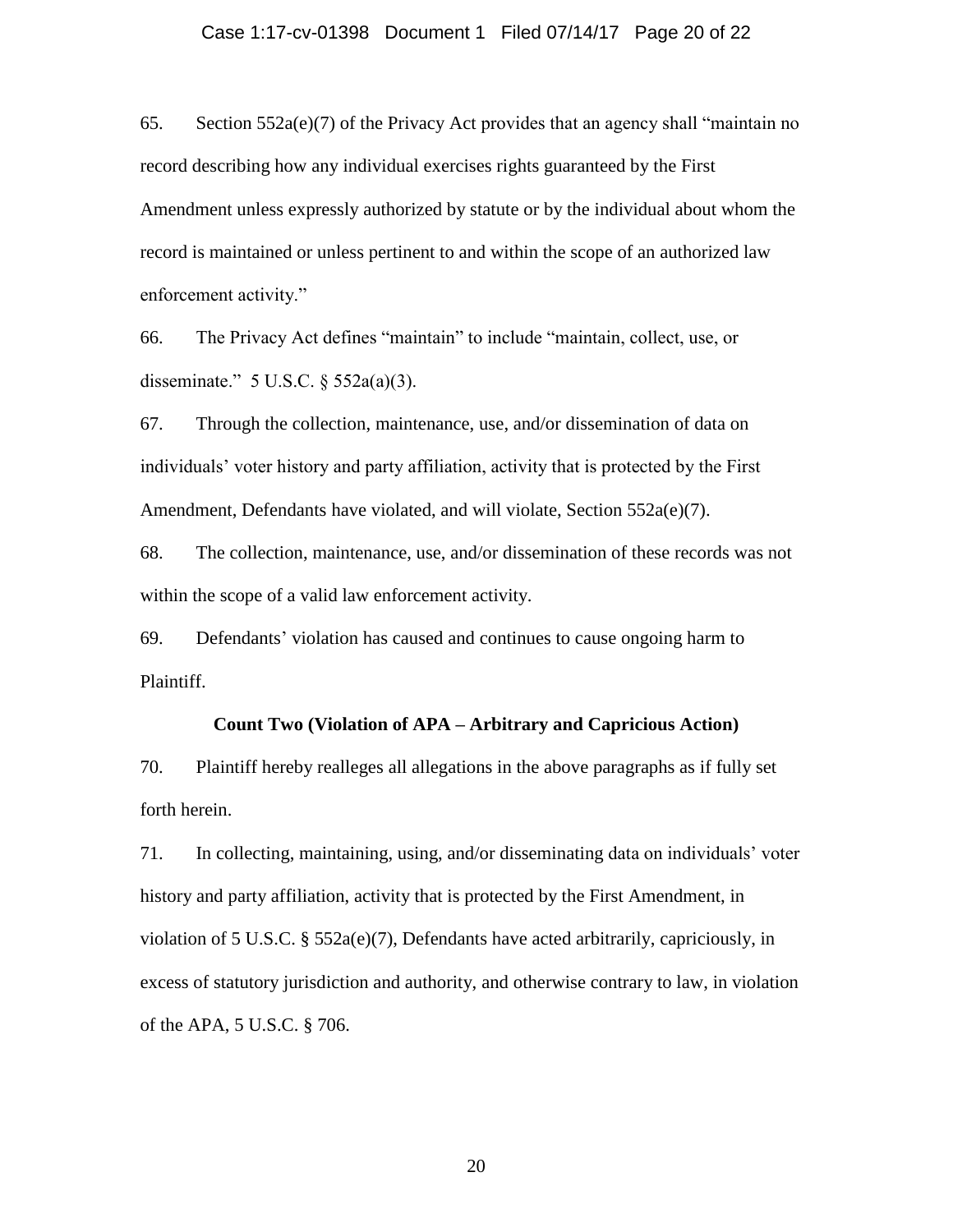## **Prayer for Relief**

WHEREFORE, plaintiff pray that this Court:

- 1. Declare that Defendants' collection, maintenance, use, and dissemination of voter history and party affiliation data violates the Privacy Act and the APA;
- 2. Enjoin Defendants from the collection, maintenance, use, and dissemination of voter history and party affiliation data;
- 3. Order Defendants to provide an accounting of all voter history and party affiliation data in its custody, possession, or control; all copies that have been made of that data; all persons and agencies with whom Defendants have shared that data; and all uses that have been made of that data;
- 4. Order Defendants to return to any supplying State all voter history and party affiliation data received from that state or otherwise securely delete such data; and
- 5. Award Plaintiff its costs and reasonable attorneys' fees incurred in this action; and
- 6. Grant such other relief as the Court may deem just and proper.